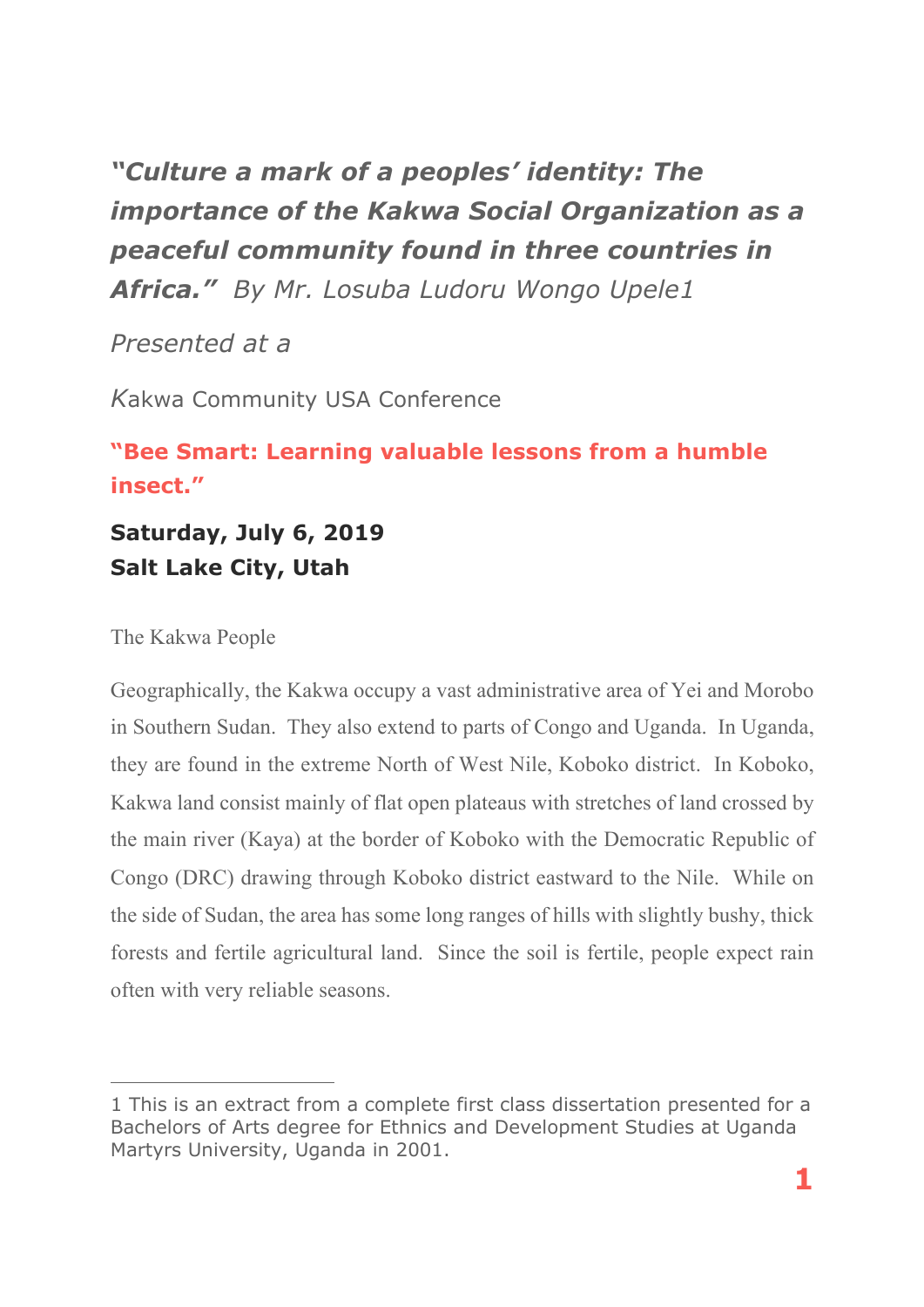# The Origin<sup>1</sup>

 $\overline{a}$ 

According to research carried out in South Sudan where Kakwa are said to have originated, there is precisely one popular story about the origin of the Kakwa. Kakwa are said to be people from Abyssinia, now Ethiopia. They belong to *Eteka* family. Eteka was a nation found between present Ethiopia and Somalia. They were pastoralists, well organized politically, socially, and militarily. Because of drought, they were forced to migrate southward. On their way, they fought and captured a number of kingdoms around Ethiopia and went as far as Turkana and Masai land in Kenya where they settled for sometime.

Turkana land was not so fertile, therefore, they had to change direction westward to the vast land of the Sudan crossing the Nile looking for pasture. They did not stop after crossing the Nile, however, they went as far as fighting the Zande Kingdom (Maridi) under the then famous king Buduwe. There, they lost the battle and were prevented from penetrating Central African Republic and Congo. By this time the *Eteka* main force (the base where the king stays) was east of the Nile, around Torit area. With the blow they got, all the different forces remained in their respective units, while, developing appropriate strategies for their survival.

Normally, when a well-organized nation prepares for an offensive, each force bears special secret code name. The force that crossed west of the Nile was divided into six groups. The leader of each group was determined by his/her ability and that determines which direction to take. Therefore, Jubek the elder son to Mukunyet (the King) who was very submissive and polite in character was sent to the present Juba town, from the name Jubek. Jubek descendance are referred to as *Paparara*, popularly known as *Pari*. This was changed to *Bari* by

<sup>1</sup> A discussion about the origin of Bari with Mobuto Moumur Mete and elders, at Yei, July, 1999.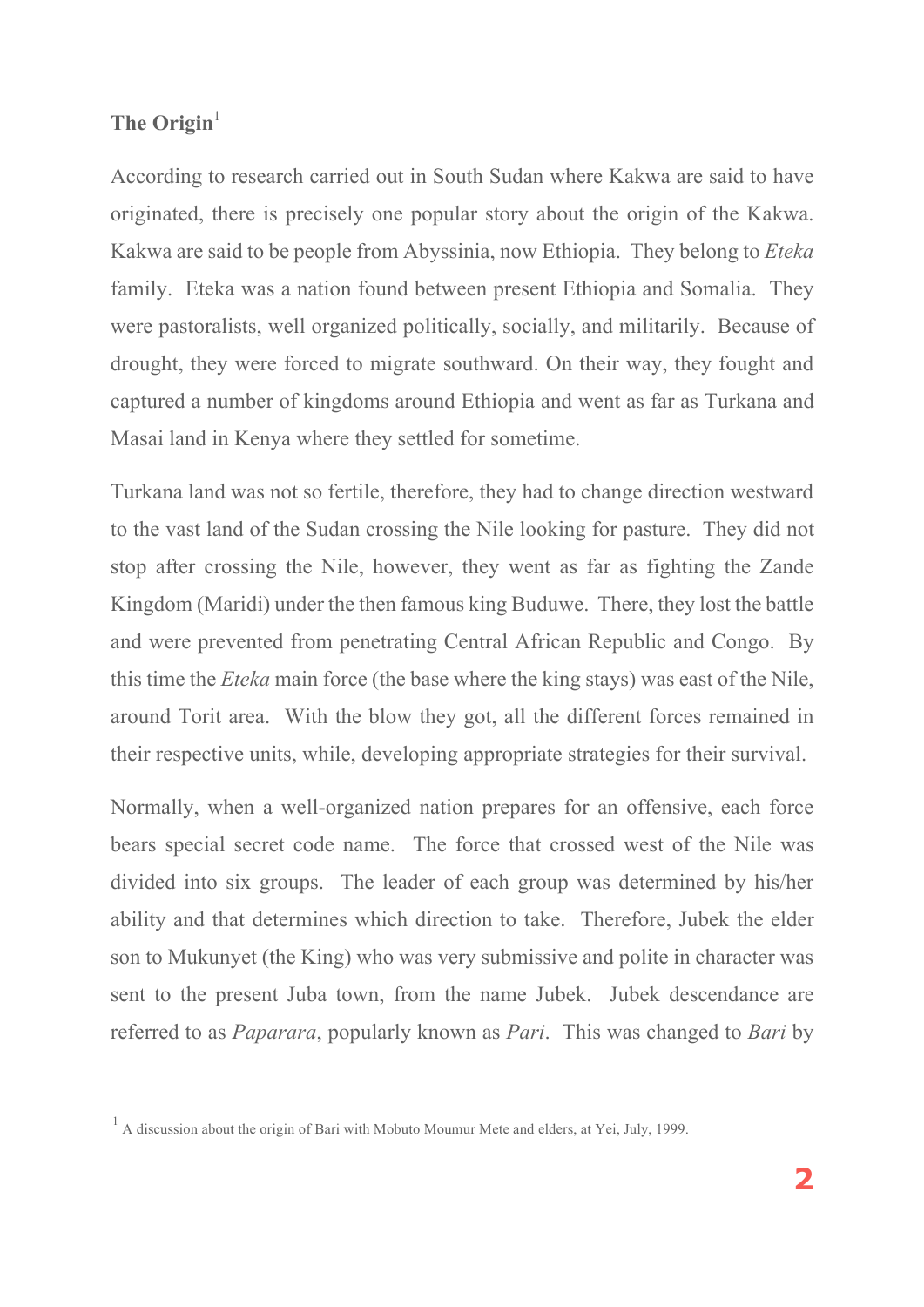the Arabs, possibly by the Ottoman Turks in 1820, since the Arabic language does not have the letter *p* in its alphabet.

As an elderly old and submissive son, Jubek could not wage fierce war to defend the kingdom from the Dinka. A force with a code name *Mundara* (meaning mob and hostile force who normally act without orders) was sent to face the Dinka in order to defend Jubek from the North.

The third force was under *Onyoanyar* or *Onyanyari* who was mild and polite. He was a famous chief and good in politics and war. Since he is good in politics, his force was sent to face the Zande with an aim to convince them in order to penetrate the area. Afterwards the force was code named *Po-ju-lio* (come my friend). This group is currently known as the *Pojulu*.

Between the *Mundara* and the *Pojulu*, the *Nyambara/ nyombora* (horn) force was later sent to assist the *pojulu* from the *Muru* as the fourth group. The fifth force was from Wajak family. Wajak had mild and strong memory and was able to memorize the legendary of the kingdom. Him and the family was located South of Juba to boarder the Ma'di who were believed not a threat to the kingdom. Because of their strong memory, they were code named *Kukuwon*, meaning the known, currently called *Kuku*.

The sixth force was to go beyond the Pojulu and the Kuku to defend the kingdom from the Lendu and the Lugbara in Congo. It was the strongest force and well organized. By that time the Lubgara and the Lendu were heard to be carnivorous which actually posed a big threat to the *Eteka* kingdom. This force was code named *Kikuwa*, which means thorns. It comes from the fact that in the past, families use thorns for making fences around villages or homesteads. Hence the *Kikuwa*, now *Kakwa*, were fierce fighters, brilliant and with sound mind. They have socially well organized system and often act when they have well established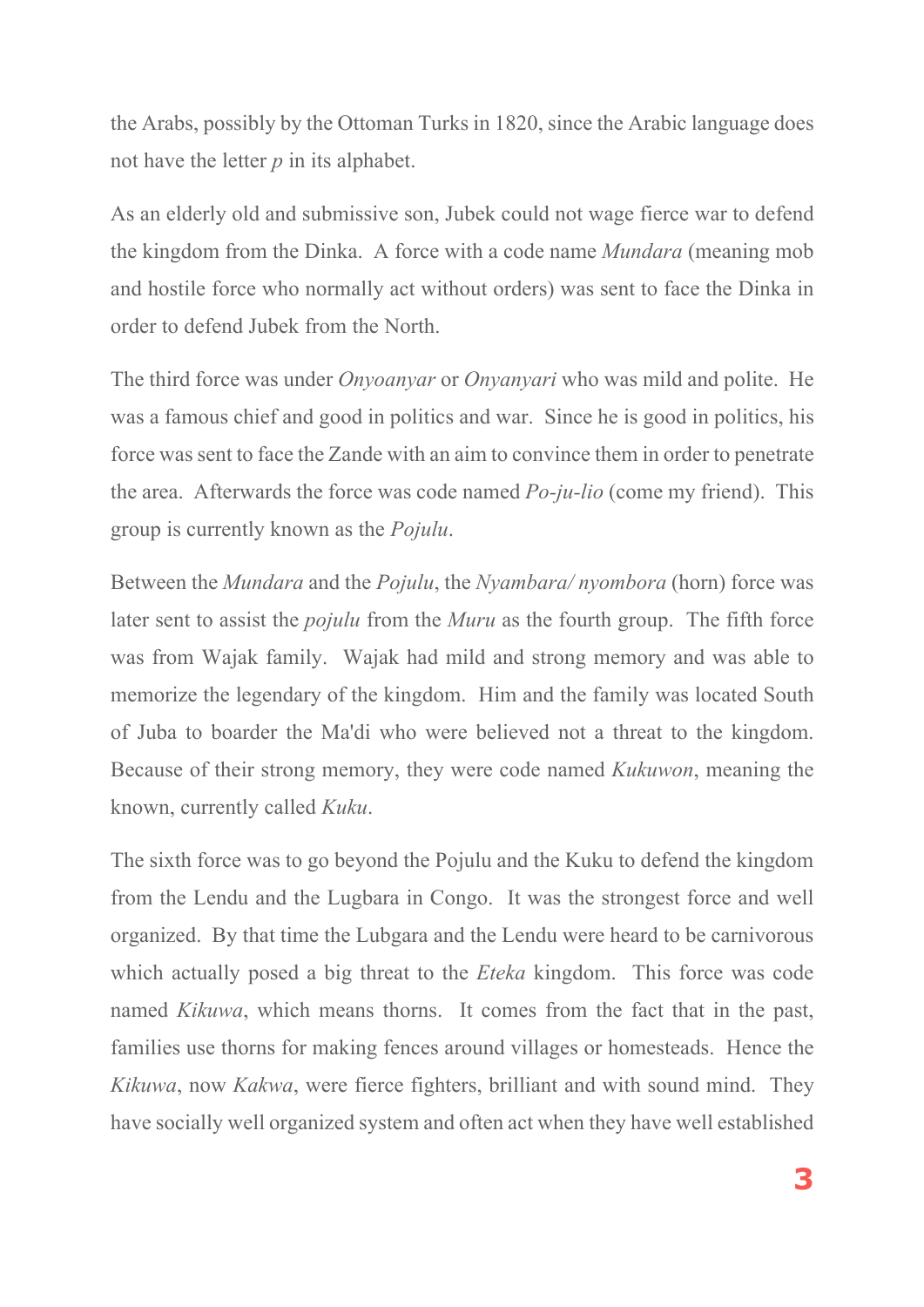reasons to the cause. As a result, they are peaceful and can be harsh when need comes.

As seen above, the historical origin of the Kakwa has been a long one. This has made many Kakwa families during the colonial partition of Africa to lose track about their origin, although commonly they know where they come from. This is quite clear as Kakwa from both Uganda and DRC all trace their ancestors from the Sudan.<sup>2</sup> For example, those in Uganda maintained two traditions about their origin. One is that the ancestor of the Kakwa of Uganda was *Yeki*. He is said to have migrated from Korobe hill, South Sudan, and settled in mountain Liru in Koboko. The second tradition claims that the Kakwa were originally known as *Kui*. The Kui are said to have been fierce fighters who inflicted victories on their enemies. *Kui* was then later nicknamed *Kakuwa* which means "bitter" and thorny.

Therefore, with this brief history about Kakwa origin we can conclude that the Kakwa are people from the Sudan with structured organizations and victorious characteristic. This has made it easier for them to relate confidently to their neighbouring ethnic groups. From this background we can now be able to narrow the discussion to political, economic, and social organizations of the Kakwa.

### **Political Organization**

From the origin of the Kakwa as seen earlier, the Kakwa had well organized political system. This justifies the fact that each African society has its own political system. Political organizations of the Kakwa were segmentary.<sup>3</sup> They have strong types of kinship groupings with strong kinship ties. In terms of power

 $\overline{a}$ 

<sup>2</sup> Richard Nzita and Mbaga-Nwampa, Peoples and Cultures of Uganda, Kampala: Fountain Publishers Ltd.1993 p130.

 $3$  Ibid., p. 135.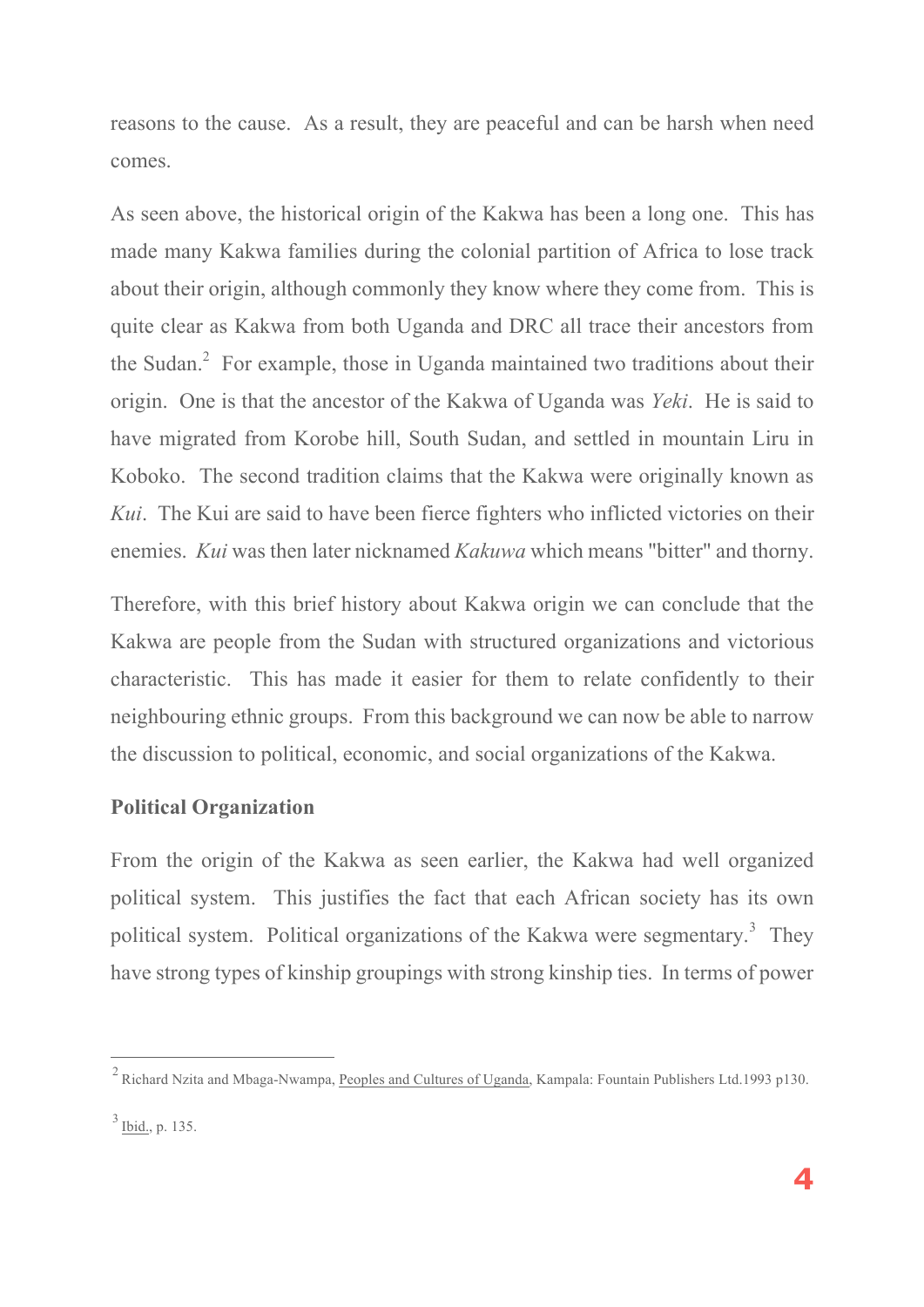exercise, *Ketimi* (clan) was the basic social and political unit. Each clan was politically independent of others and it enjoyed sufficient traditional loyalty.<sup>4</sup>

At the head of each clan, there is a chief known as *Matta*. Other clans have them referred to as *Burata*. Those clans usually are special for their ritual performance and rainmaking. The highest political leader is the chief usually helped by council of elders, called *Temejik*, who run the courts. The *Temejik* were more often than not, heads of sub-clans and were related to the chief as brothers and uncles.

Often the leadership is hereditary. The population under a chief is above 200. Every chieftainship has a system of collecting tax which was paid in form of labor or produce. The produce often is kept to assist during times of famine.

## **Economic organization**

Since agriculture has been the most common economic activity in most African societies, the Kakwa also follow similar activity. It should be noted that as the Kakwa migrated through Kapoeta and Torit, they lost their cattle and more so when they settled around Yei area they changed their livelihood to hunting, gathering fruits, and cultivation which has become their main economic activity. Their economy has been subsistence agriculture and mixed farming. They keep cattle, goats, sheep and chicken besides cultivation. Some few families specialized in iron smelting, making spears, arrows, knives, hoes, and variety of iron implements.<sup>5</sup>

Millet has always been the principle food crop followed by sorghum and a type of bean known as *burusu*. This staple food has been supplemented by cassava,

 $\overline{a}$ 

 $4$  See Ibid., p. 133.

 $5$  See Ibid., p. 136.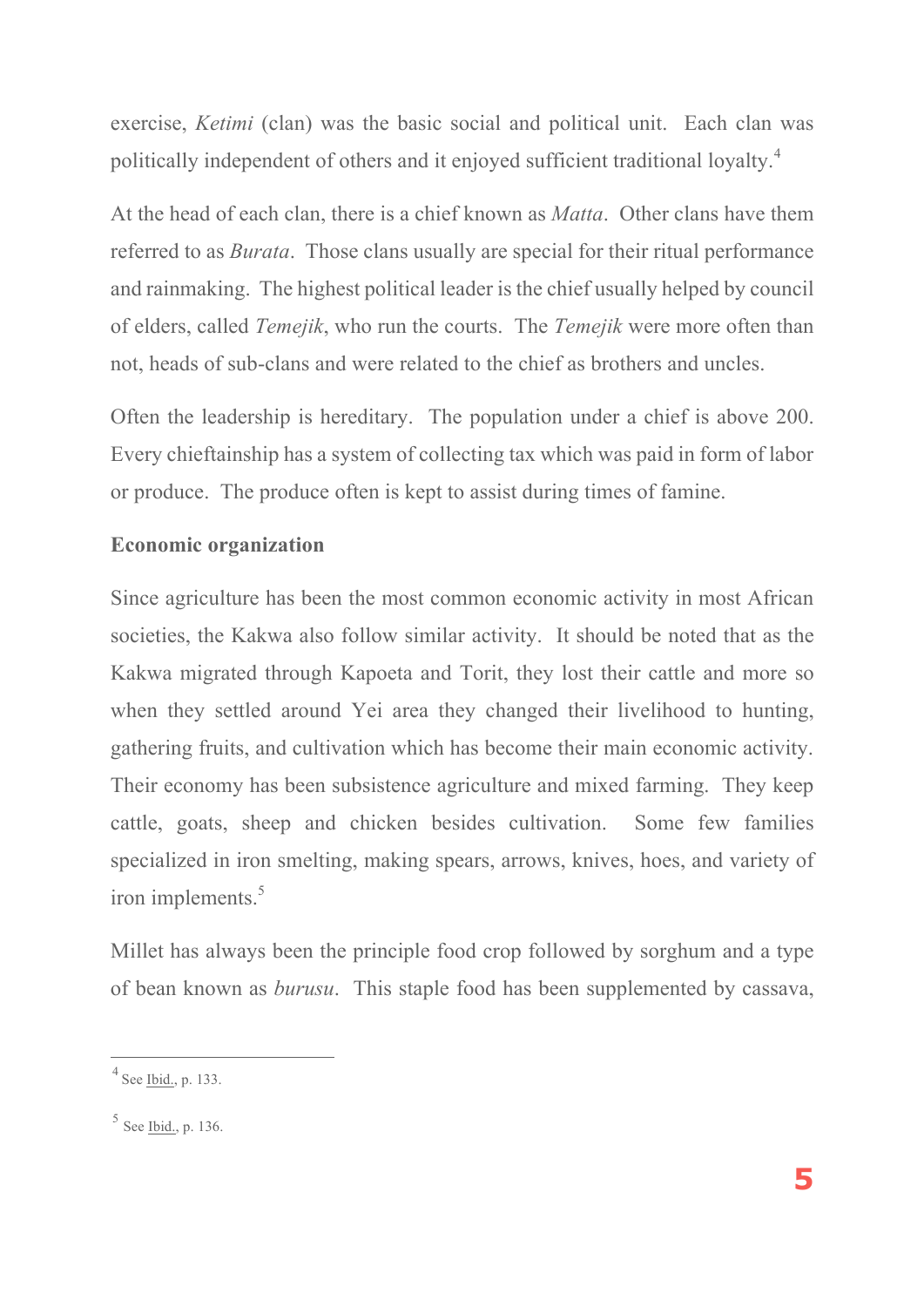maize, simsim, groundnut, and a type of simsim called *kinu*. Around a Kakwa home, there is often, papaws, bananas, some lemons and *nyete* (special type of peas).

Millet, sorghum, *burusu*, and groundnuts were traditional sown in one large field dug on communal basis. A practice known as *uya* and *lokita*. *Uya* is a communal service/activity organized to assist every member of the society especially the most disadvantaged groups or individual. It is normally a day, large scale, working groups of about 20-30 people clearing land for a family, normally for food or a live goat, and so forth. While, *Lokita* is a communal rotational service carried out by a group of people living together in the same area. In other words, it is a selective corporate working group to enhance ease in communal cultivation.

According to the research and relevant documentation, women in the past played equitable roles with men in the economy of the Kakwa. Men dug the fields, sowed the seeds, tended the animals, built and repaired the houses. On the other hand, women would remove the rubbish from cultivated fields, weed, harvest the crops, cut grass for thatching houses and fetching water. Besides they would also clean and store the crops in granaries. The women engaged actively in basket weaving, salt making and pottery.

Wealth among the Kakwa was/is measured in terms of how many granaries full of foodstuffs and the number of livestock in one's kraal. There has been also local trade among families neighbouring each other. The most common was barter trade where one can exchange labor for chicken or goat or any other good. The trade between different families was conducted in the atmosphere of understanding and free exchange of goods valued according to necessity.

#### **Social organization**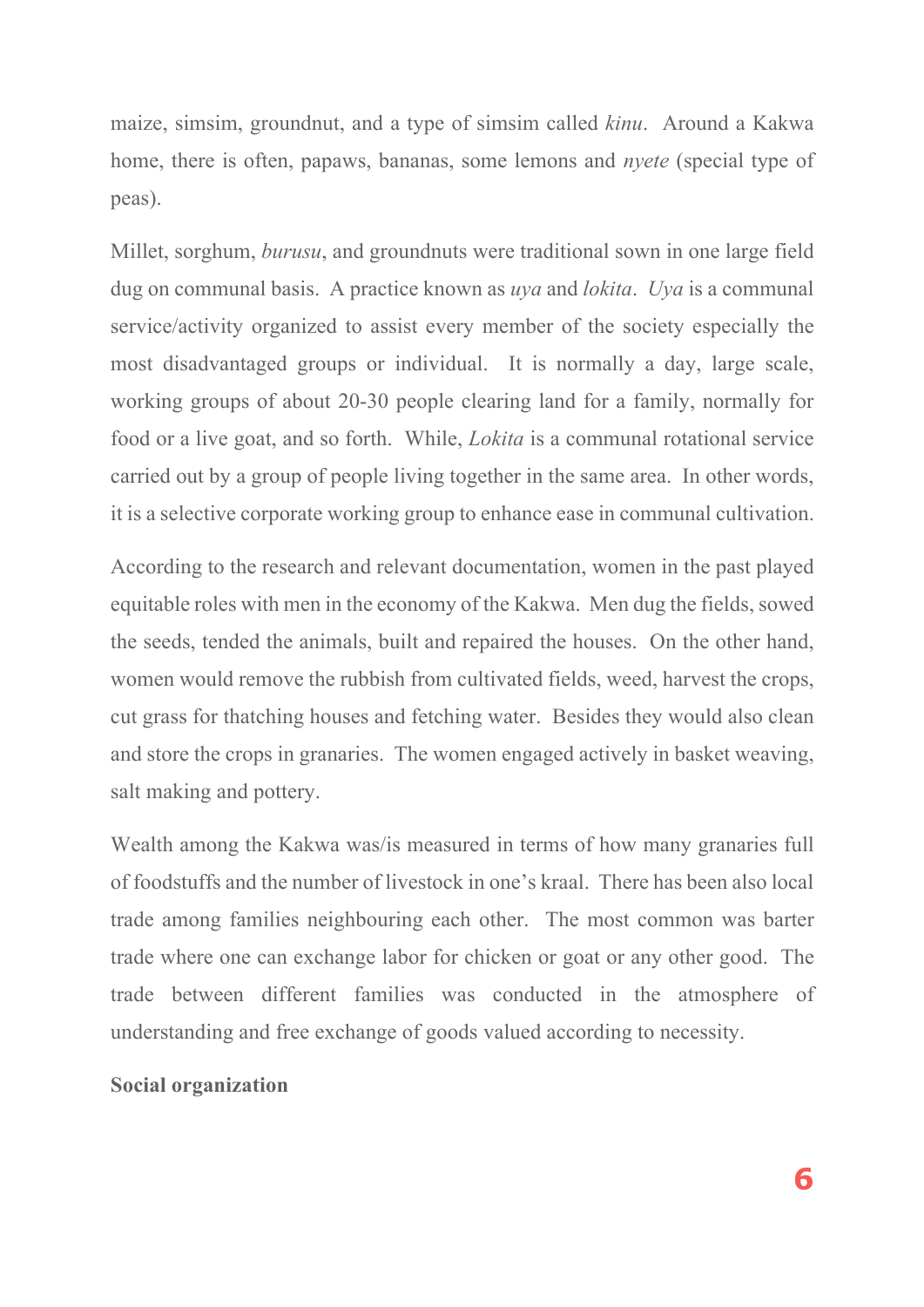The Kakwa socially are organized according to *ketimito* or clans which are quite many as they keep breaking away from the original clans when they increase in number. Each *ketimi* has its taboos and prohibitions which are usually connected to respect of certain animals, birds, and specific species of trees or even certain forests. These prohibitions were to be strictly adhered to, otherwise it is believed that any violation can result in misfortunes for the members of the clan.

The clans, as is the case with many African societies, are exogamous in their marriage system. Kinship relation, therefore, is based on blood and marriage relationship. The Kakwa basically have a patrilineal system of descent.

The Kakwa society has been organized in too many groupings with the top most being the *guru'be*, (ethnic group/"tribe") as the main group to which all belong. The Kakwa as an ethnic group unite all its members by language, or expressed in action, hard work, and by willingness to protect their territory. Mention must be made that with the creation of the colonial boundaries, the then strong unity of the Kakwa of Sudan with those in Congo and Uganda was weakened.

The various groupings into which an individual Kakwa belonged are *ketimito*, with a chief as their leader. Quite often the clan is referred to by the chiefs name. After Ketimi we have *Lanye*, sub-clan. These are people who live around the same fire place and it implies that they come from the same grandparent. The fact of their unity is strengthened by living together. In addition, they have often an annual gathering called *tukaro* meaning togetherness by relatives. Lastly we have the family (*'bang*) as the smallest group.

The Kakwa have a special group which does not follow blood relationship called *Bura*. This is a religious group who meet together to perform religious and also ritual's ceremonies. These ceremonies include, rainmaking, purification of the big clan, if in case someone goes against a taboo or might have cut a prohibited